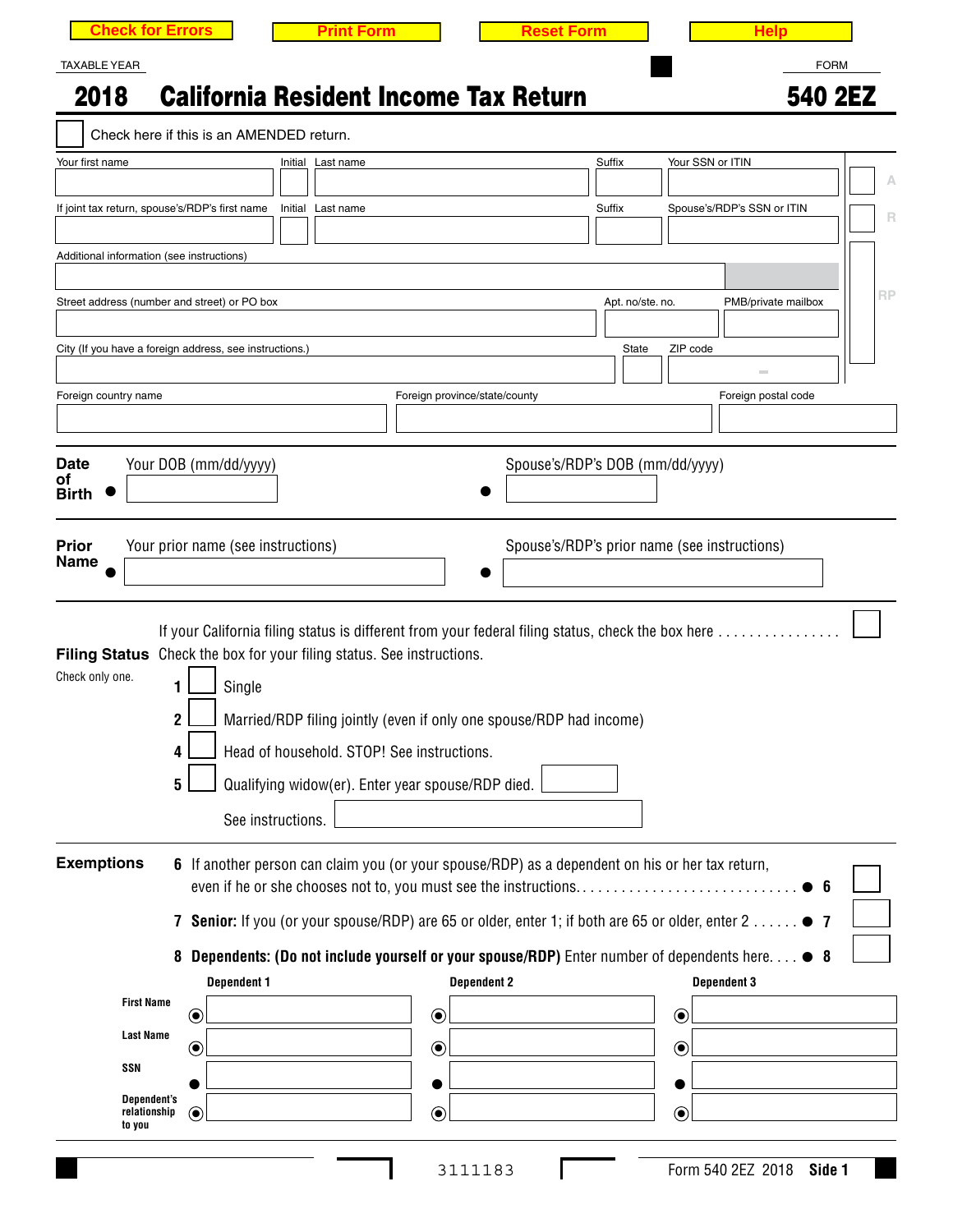|--|--|--|--|--|--|--|

**Print Form**  Reset Form **Help** 

| Your name:                         |    | Your SSN or ITIN:                                                                                                                                                                          |                    |
|------------------------------------|----|--------------------------------------------------------------------------------------------------------------------------------------------------------------------------------------------|--------------------|
| <b>Taxable</b><br>Income and       |    |                                                                                                                                                                                            | Whole dollars only |
| <b>Credits</b>                     |    |                                                                                                                                                                                            | 00                 |
|                                    |    | 10 Total interest income (Form 1099-INT, box 1). See instructions. 0 10                                                                                                                    | 00                 |
|                                    |    | 11 Total dividend income (Form 1099-DIV, box 1a). See instructions. 0 11                                                                                                                   | 00                 |
|                                    |    | See instructions. Taxable amount. ● 12<br><b>12</b> Total pension income l                                                                                                                 | 00                 |
|                                    |    | 13 Total capital gains distributions from mutual funds (Form 1099-DIV, box 2a).                                                                                                            | <u> 00</u>         |
| Enclose, but do<br>not staple, any |    |                                                                                                                                                                                            | 00                 |
| payment.                           |    | 17 Using the 2EZ Table for your filing status, enter the tax for the amount on line 16.<br><b>Caution:</b> If you checked the box on line 6, <b>STOP</b> . See instructions for            | lool               |
|                                    |    | 18 Senior exemption: See instructions. If you are 65 or older and entered 1 in the<br>box on line 7, enter \$118. If you entered 2 in the box on line 7, enter \$236. $\dots$ . $\odot$ 18 | 00                 |
|                                    |    |                                                                                                                                                                                            | 00                 |
|                                    | 20 |                                                                                                                                                                                            | 00                 |
|                                    | 21 | Tax. Subtract line 20 from line 17. If zero or less, enter -0-. ● 21                                                                                                                       | 00                 |
|                                    | 22 | Total tax withheld (federal Form W-2, box 17 or Form 1099-R, box 12). $\dots \dots \bullet$ 22                                                                                             | 00                 |
|                                    |    | 23 Earned Income Tax Credit (EITC). See instructions for FTB 3514.  23                                                                                                                     | 00                 |
|                                    |    |                                                                                                                                                                                            | 00                 |
| <b>Use Tax</b>                     |    | .lool<br>25 Use tax. Do not leave blank. See instructions <sup>2</sup> 25                                                                                                                  |                    |
|                                    |    | If line 25 is zero, check if: $\vert$<br>No use tax is owed.                                                                                                                               |                    |
|                                    |    | You paid your use tax obligation directly to CDTFA.                                                                                                                                        |                    |
| Overpaid<br>Tax/                   |    | 26 Payments balance. If line 24 is more than line 25, subtract line 25 from line $24\circledcirc$ 26                                                                                       | $\overline{00}$    |
| Tax Due.                           |    | 27 Use Tax balance. If line 25 is more than line 24, subtract line 24 from line 25. $\odot$ 27                                                                                             | 00                 |
|                                    | 28 | Overpaid tax. If line 26 is more than line 21, subtract line 21 from line $26$ $\bullet$ 28                                                                                                | 00                 |
|                                    | 29 | Tax due. If line 26 is less than line 21, subtract line 26 from line 21.<br>⊙ 29                                                                                                           | 00                 |

## This space reserved for 2D barcode

**Side 2** Form 540 2EZ 2018 3112183

I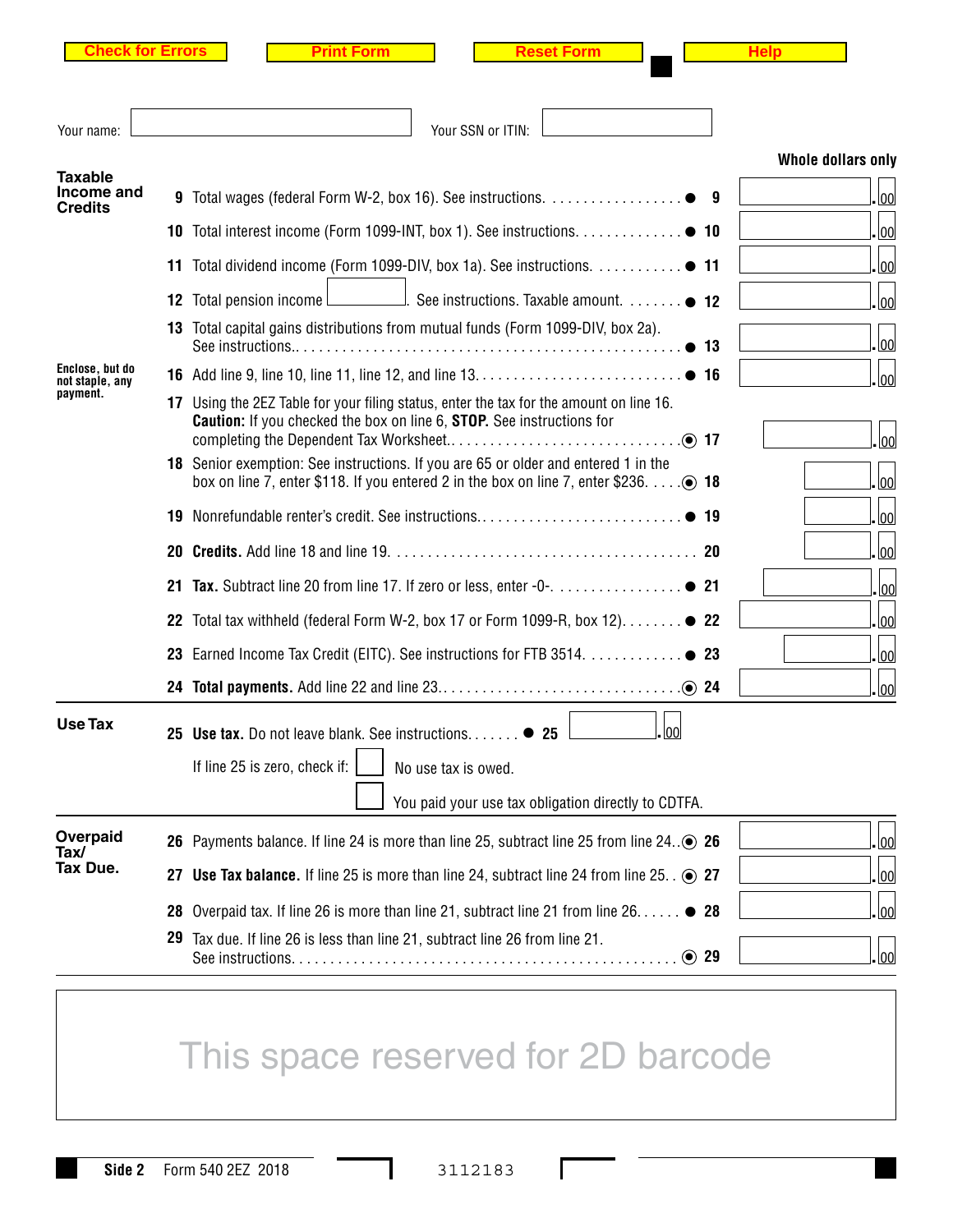| <b>Check for Errors</b> |  |  |  |  |  |  |
|-------------------------|--|--|--|--|--|--|
|-------------------------|--|--|--|--|--|--|



| Your name: |  |
|------------|--|

Your SSN or ITIN:

| <b>Voluntary Contributions</b>                                                        |                       |                         |
|---------------------------------------------------------------------------------------|-----------------------|-------------------------|
|                                                                                       | Code<br><b>Amount</b> |                         |
|                                                                                       |                       | lool.                   |
| Alzheimer's Disease and Related Dementia Voluntary Tax Contribution Fund. ● 401       |                       | . <u>lool</u>           |
| Rare and Endangered Species Preservation Voluntary Tax Contribution Program● 403      |                       | <u>lool</u>             |
|                                                                                       |                       | . <u>lool</u>           |
|                                                                                       |                       | <u> 00</u>              |
|                                                                                       |                       | . <u>lool</u>           |
|                                                                                       |                       | lool.                   |
|                                                                                       |                       | . lool                  |
|                                                                                       |                       | .lool                   |
|                                                                                       |                       | . lool                  |
|                                                                                       |                       | . lool                  |
|                                                                                       |                       | . lool                  |
|                                                                                       |                       | .lool                   |
|                                                                                       |                       | . lool                  |
|                                                                                       |                       | lool.                   |
|                                                                                       |                       | . lool                  |
|                                                                                       |                       | . 00                    |
|                                                                                       |                       | . 00                    |
|                                                                                       |                       | . 00                    |
| California YMCA Youth and Government Voluntary Tax Contribution Fund                  | 436                   | $\frac{ 00 }{\sqrt{2}}$ |
|                                                                                       |                       | 00                      |
|                                                                                       |                       | 00                      |
| Native California Wildlife Rehabilitation Voluntary Tax Contribution Fund ● 439       |                       | 00                      |
|                                                                                       |                       | 00                      |
|                                                                                       |                       | 00                      |
| National Alliance on Mental Illness California Voluntary Tax Contribution Fund. ● 442 |                       | 00                      |
|                                                                                       |                       | 00                      |
| 30                                                                                    |                       | . 00                    |

Г